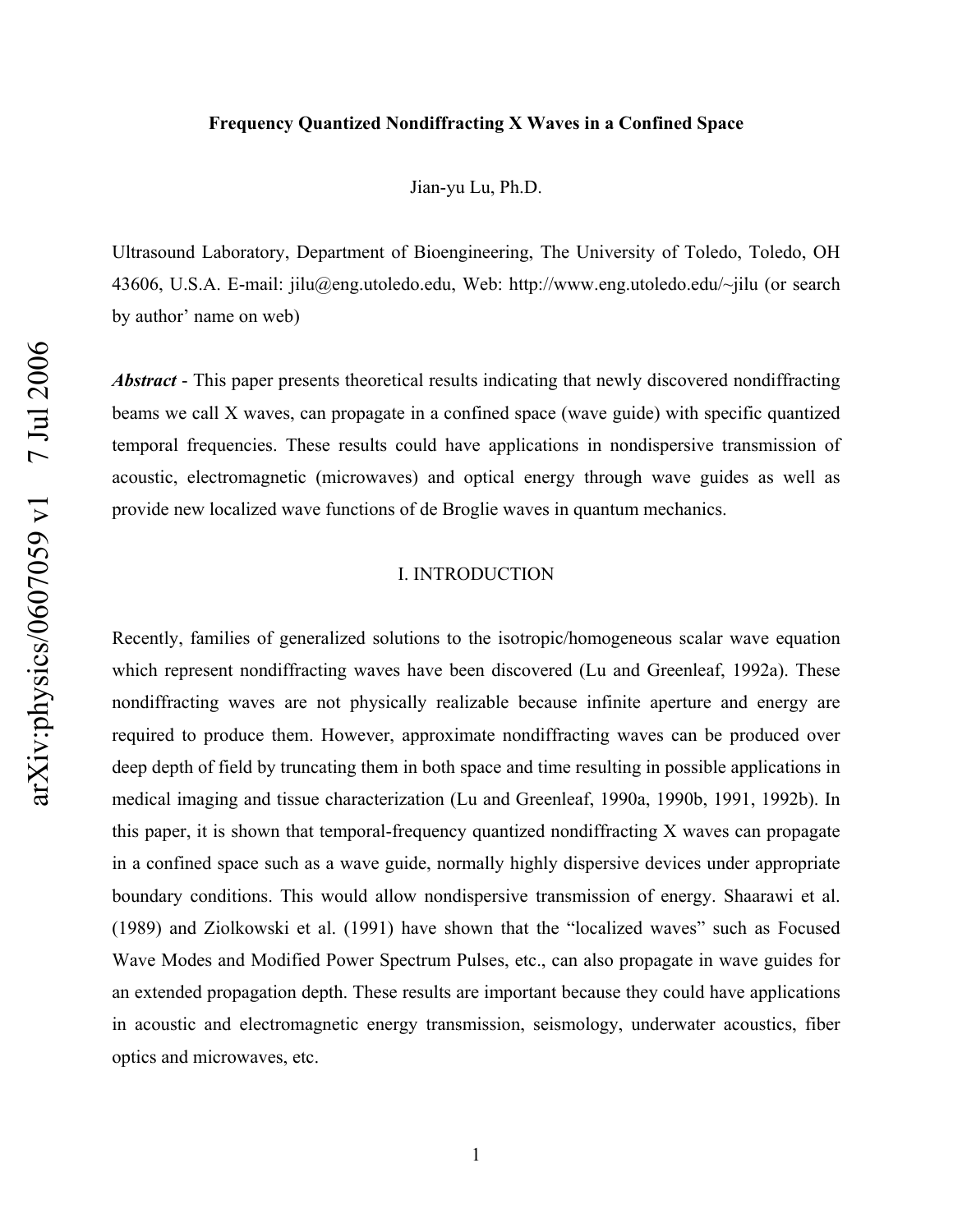#### II. ACOUSTIC WAVES

The propagation of acoustic waves in three-dimensional isotropic/homogeneous media is governed by the following scalar wave equation

$$
\left[\frac{1}{r}\frac{\partial}{\partial r}(r\frac{\partial}{\partial r}) + \frac{1}{r^2}\frac{\partial^2}{\partial \phi^2} + \frac{\partial^2}{\partial z^2} - \frac{1}{c^2}\frac{\partial^2}{\partial t^2}\right] \Phi = 0, \qquad (1)
$$

where  $r = \sqrt{x^2 + y^2}$  represents radial coordinate,  $\phi$  is azimuthal angle, z is axial axis, which is perpendicular to the plane defined by  $r$  and  $\phi$ ,  $t$  is time,  $c$  is the speed of sound of the media and  $\Phi$  represents acoustic pressure or velocity potential which is a function of  $r$ ,  $\phi$ ,  $z$  and  $t$ .

One of the families of the generalized solutions to (1) is given by (Lu and Greenleaf, 1992a):

$$
\Phi_{\zeta}(s) = \int_{0}^{\infty} T(k) \left[ \frac{1}{2\pi} \int_{-\pi}^{\pi} A(\theta) f(s) d\theta \right] dk , \qquad (2)
$$

where

$$
s = \alpha_0(k,\zeta)r\cos(\phi-\theta) + b(k,\zeta)\left[z \pm c_1(k,\zeta)t\right],
$$
\n(3)

and where

$$
c_1(k,\zeta) = c\sqrt{1 + [\alpha_0(k,\zeta)/b(k,\zeta)]^2} \,,
$$
 (4)

where  $T(k)$  is any complex function (well behaved) of k and could include the temporal frequency transfer function of a radiator system,  $A(\theta)$  is any complex function (well behaved) of  $\theta$  and represents a weighting function on  $\theta$ ,  $f(s)$  is any complex function (well behaved) of s, and  $\alpha_0(k,\zeta)$  and  $b(k,\zeta)$  are any complex function of k and  $\zeta$ .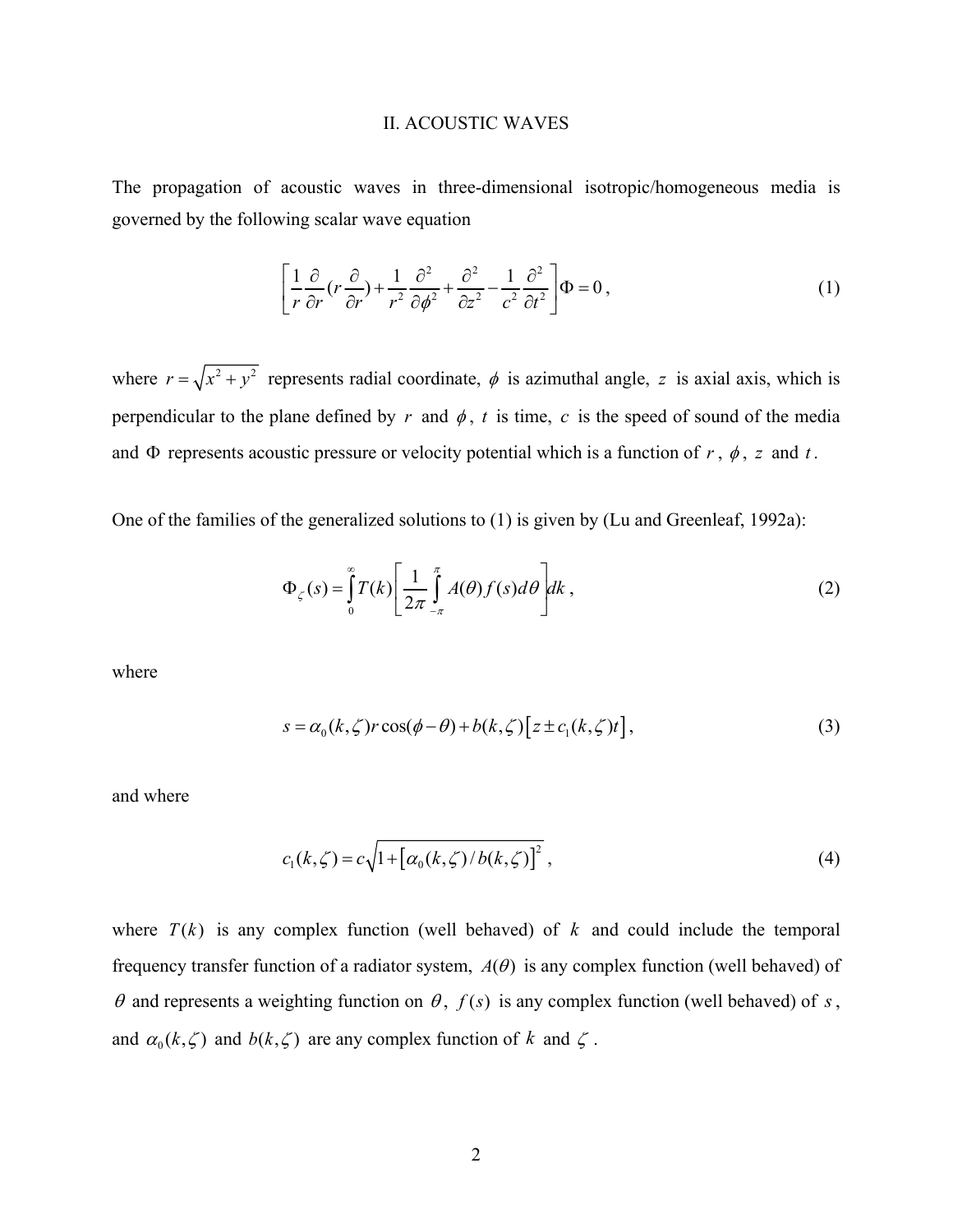If  $c_1(k,\zeta)$  in (4) is real, " $\pm$ " in (3) represent the waves propagating along the negative and positive z directions, respectively (without loss of generality, in the following we consider only waves along positive z direction). In addition,  $\Phi_{\zeta}(s)$  in (2) represents a family of nondiffracting waves if  $c_1(k, \zeta)$  is independent of the parameter, *k*.

Selecting the following specific functions,  $T(k) = B(k)e^{-a_0 k}$ ,  $A(\theta) = i^n e^{in\theta}$ ,  $f(s) = e^s$ ,  $\alpha_0 (k, \zeta) = -ik \sin(\zeta)$ , and  $b(k, \zeta) = ik \cos(\zeta)$ , we obtain the nth-order nondiffracting X waves (Lu and Greenleaf, 1992a):

$$
\Phi_{X_n} = e^{in\phi} \int_0^\infty B(k) J_n(kr \sin \zeta) e^{-k[a_0 - i \cos \zeta(z - c_1 t)]} dk, \ (n = 0, 1, 2, ...), \tag{5}
$$

where  $B(k)$  is any complex function (well behaved) of k and represents the temporal frequency transfer function of a radiator system,  $k = \omega/c$  and  $\zeta \le \pi/2$  are parameters which are independent of the spatial position,  $\vec{r} = (r \cos(\phi), r \sin(\phi), z)$ , and time,  $t$ ,  $\omega$  is angular frequency,  $J_n$  is the nth-order Bessel function of the first kind,  $a_0 > 0$  is a constant and  $c_1 > c / \cos \zeta$  is the propagation speed of the X waves.

If  $\Phi$  in (1) representing acoustic pressure, an infinitely long cylindrical acoustical wave guide of a diameter of a with an infinite rigid boundary which is filled with an isotropic/homogeneous lossless fluid medium can be used as an example. In this case, the normal vibration velocity of the medium at the wall of the cylindrical wave guide will be zero for all the frequency components of the X waves, i.e.,  $\frac{i}{\omega} \frac{\partial}{\partial r} \Phi_{X_n}(\vec{r}, t; \omega) \equiv 0$  $\frac{1}{r} \Psi_{X_n}(r,t;\omega)$  $\frac{i}{\rho_0 \omega} \frac{\partial}{\partial r} \Phi_{X_n}(\vec{r}, t; \omega) = 0$ ,  $\forall \omega \ge 0$  at  $r = 0$ , where  $\rho_0$  is the density of the medium at equilibrium state and  $\Phi_{X_n}(\vec{r}, t; \omega)$  is the X wave component at the angular frequency,  $\omega$  (see (5)). To meet this boundary condition, the parameter,  $k$ , in (5) should be quantized:

$$
k_{nj} = \frac{\mu_{nj}}{a \sin \zeta}, (n, j = 0, 1, 2, ...),
$$
 (6)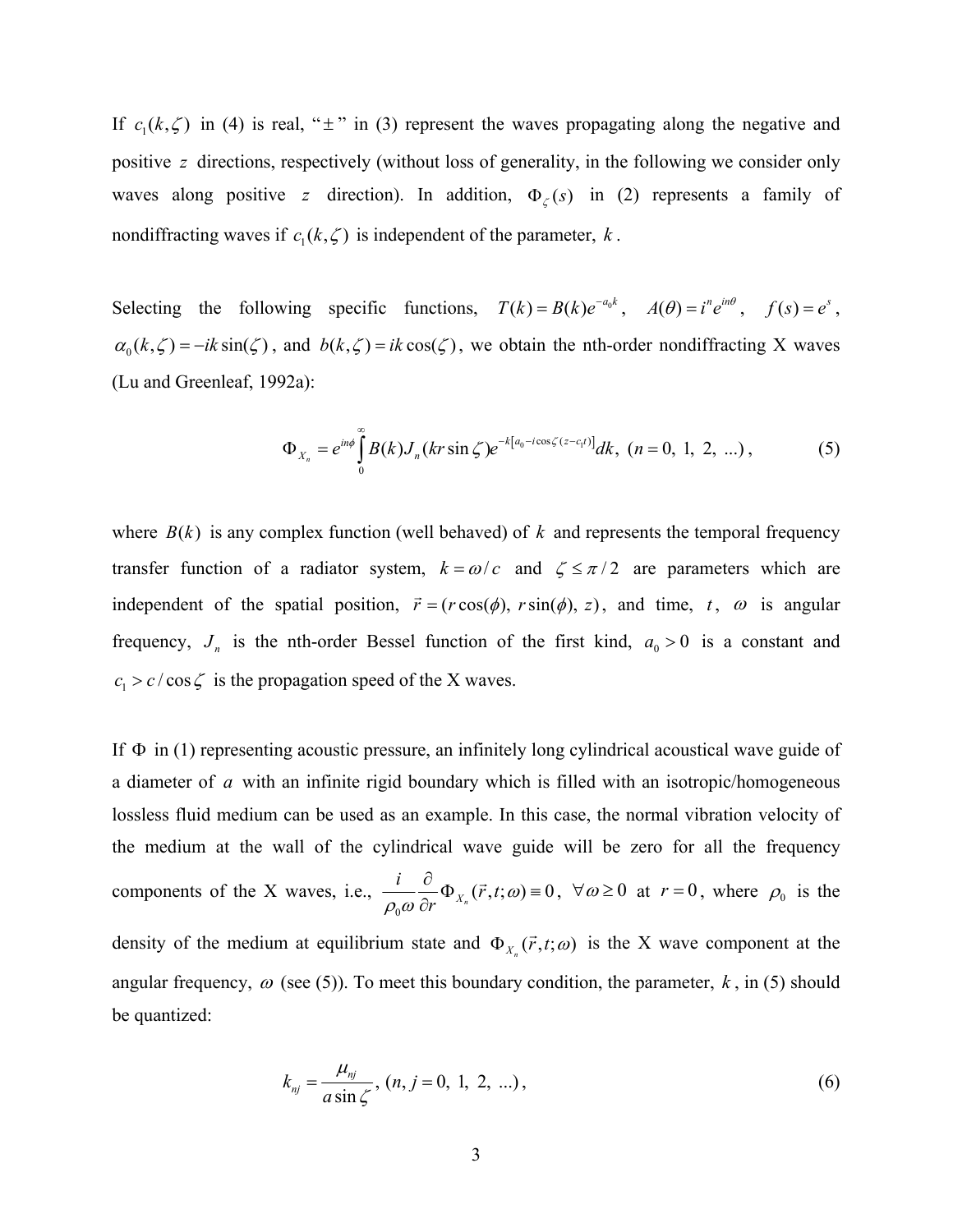where  $\mu_{ni}$  are the roots of the equations

$$
\begin{cases}\nJ_1(x) = 0, & n = 0 \\
J_{n-1}(x) = J_{n+1}(x), & n = 1, 2, ...\n\end{cases}
$$
\n(7)

For the wave guide, the integral in (5) can be changed to a series representing frequency quantized nondiffracting X waves:

$$
\Phi_{X_n}(\vec{r},t) = e^{in\phi} \sum_{j=0}^{\infty} \Delta k_{nj} B(k_{nj}) J_n(k_{nj} r \sin \zeta) e^{-k_{nj}[a_0 - i \cos \zeta (z - c_1 t)]}, \ r \le a,
$$
\n(8)

where  $\Delta k_{n0} = k_{n1}$  and  $\Delta k_{nj} = k_{nj+1} - k_{nj}$  (*j* = 1, 2, 3, ...). Unlike conventional guided waves, the frequency quantized nondiffracting X waves contain multiple frequencies and propagate through wave guides at the speed of  $c_1$  without dispersion. It is noticed that similar results can also be obtained for wave guides with other homogeneous boundary conditions such as an infinitely long cylindrical acoustical wave guide with a diameter of *a* which is composed of isotropic/homogeneous lossless media in a free space (vacuum). In this case, the acoustical pressure is zero at the boundary of the wave guide,  $r = a$ , i.e.,  $\mu_{nj}$ ,  $(n, j = 1, 2, 3, ...)$ , in (6) are roots of  $J_n(x)=0$ ,  $(n=1, 2, ...)$ . See Figs. 1 to 3 for an example of the waves in an acoustic waveguide.

Now we discuss briefly the implications of (8). If  $n = 0$ , (8) represents an axially symmetric frequency quantized nondiffracting X wave. Because  $B(k_{nj})$  in (8) is arbitrary, a source with any system transfer function can be used to excite the frequency quantized nondiffracting X waves. The X waves in  $(8)$  have a finite transverse spatial extension because the radius,  $a$ , is finite. Because the frequency quantized nondiffracting X waves are a superposition of CW waves with various frequencies, they are noncausal.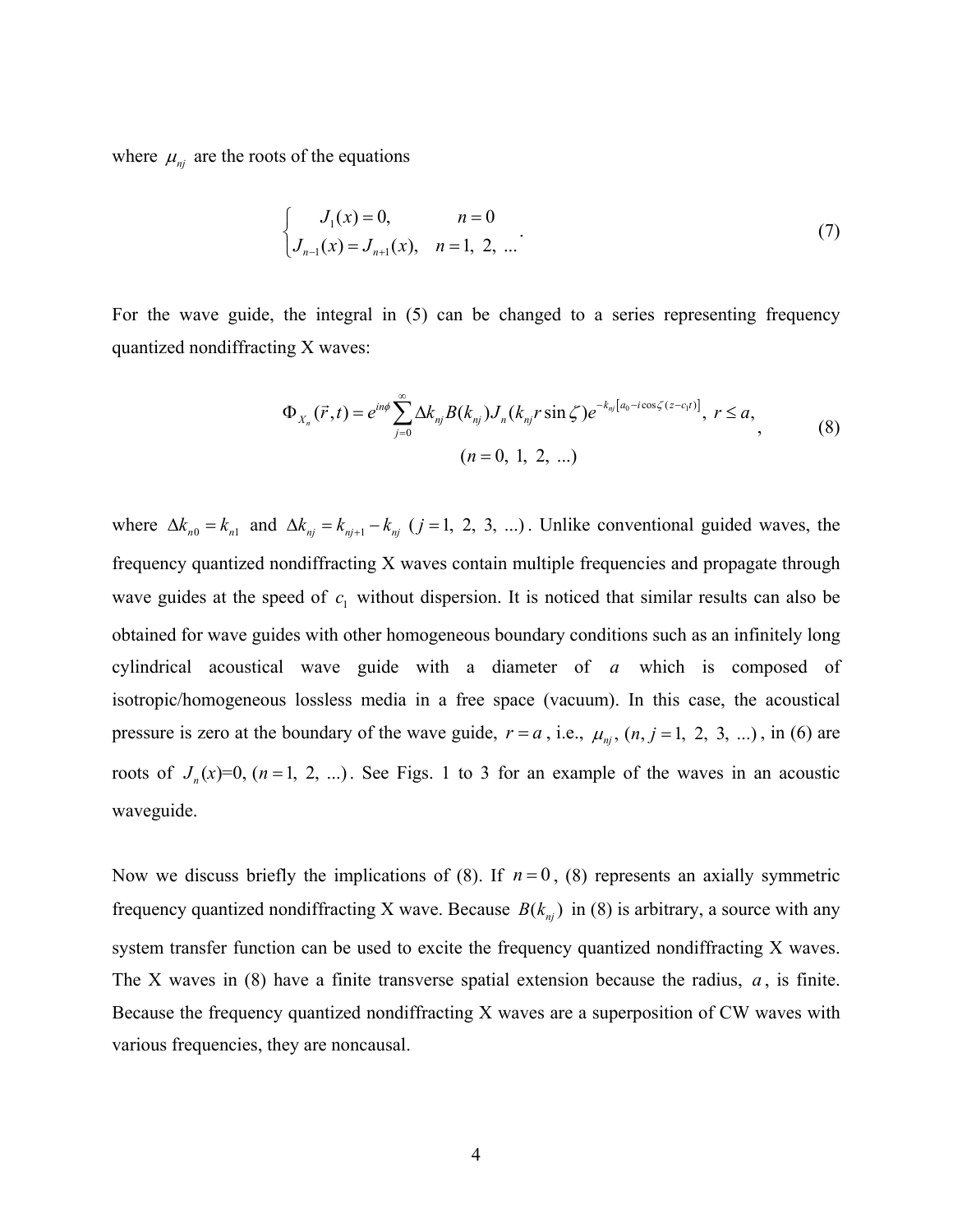The frequency quantized nondiffracting X waves will become nondiffracting X waves in the limit, that is, if  $a \to \infty$ , then  $\Delta k_{nj} \to 0$  and the summation in (8) becomes an integration which represents the nondiffracting X waves. On the other hand, if the confined space is reduced, i.e.,  $a \rightarrow 0$ , both  $k_{nj}$  and  $\Delta k_{nj} \rightarrow \infty$   $(n, j = 0, 1, 2, ...)$ . This means that for a small wave guide, only high frequency quantized nondiffracting X waves can propagate through it.

Additional nondiffracting waves with quantized parameters could also propagate in the confined space. For instance, let  $\Phi_{\zeta}(s|_{r=a}) = 0$  or  $\frac{\partial}{\partial r} \Phi_{\zeta}(s|_{r=a}) = 0$ , we have (see (2) and (3)):

$$
\frac{1}{2\pi}\int_{-\pi}^{\pi}A(k)f(s|_{r=a})d\theta \equiv 0 \text{ or } \frac{1}{2\pi}\int_{-\pi}^{\pi}A(k)\frac{\partial}{\partial r}f(s|_{r=a})d\theta \equiv 0, \qquad (9)
$$

or

$$
f(s|_{r=a}) \equiv 0 \text{ or } \frac{\partial}{\partial r} f(s|_{r=a}) \equiv 0. \tag{10}
$$

If  $c_1$  in (4) is real and independent of k, and (9) and (10) are satisfied for discrete k and  $\theta$ , (2) represents a family of generalized parameter-quantized nondiffracting waves by replacing the integrals with series.

# II. ELECTROMAGNETIC WAVES

The free-space vector wave equations (obtained from the free-space Maxwell's equations, Meyer-Arendt, 1972) are given by:

$$
\nabla^2 \vec{E} - \frac{1}{c^2} \frac{\partial^2 \vec{E}}{\partial t^2} = 0,
$$
\n(11)

and

$$
\nabla^2 \vec{H} - \frac{1}{c^2} \frac{\partial^2 \vec{H}}{\partial t^2} = 0 \tag{12}
$$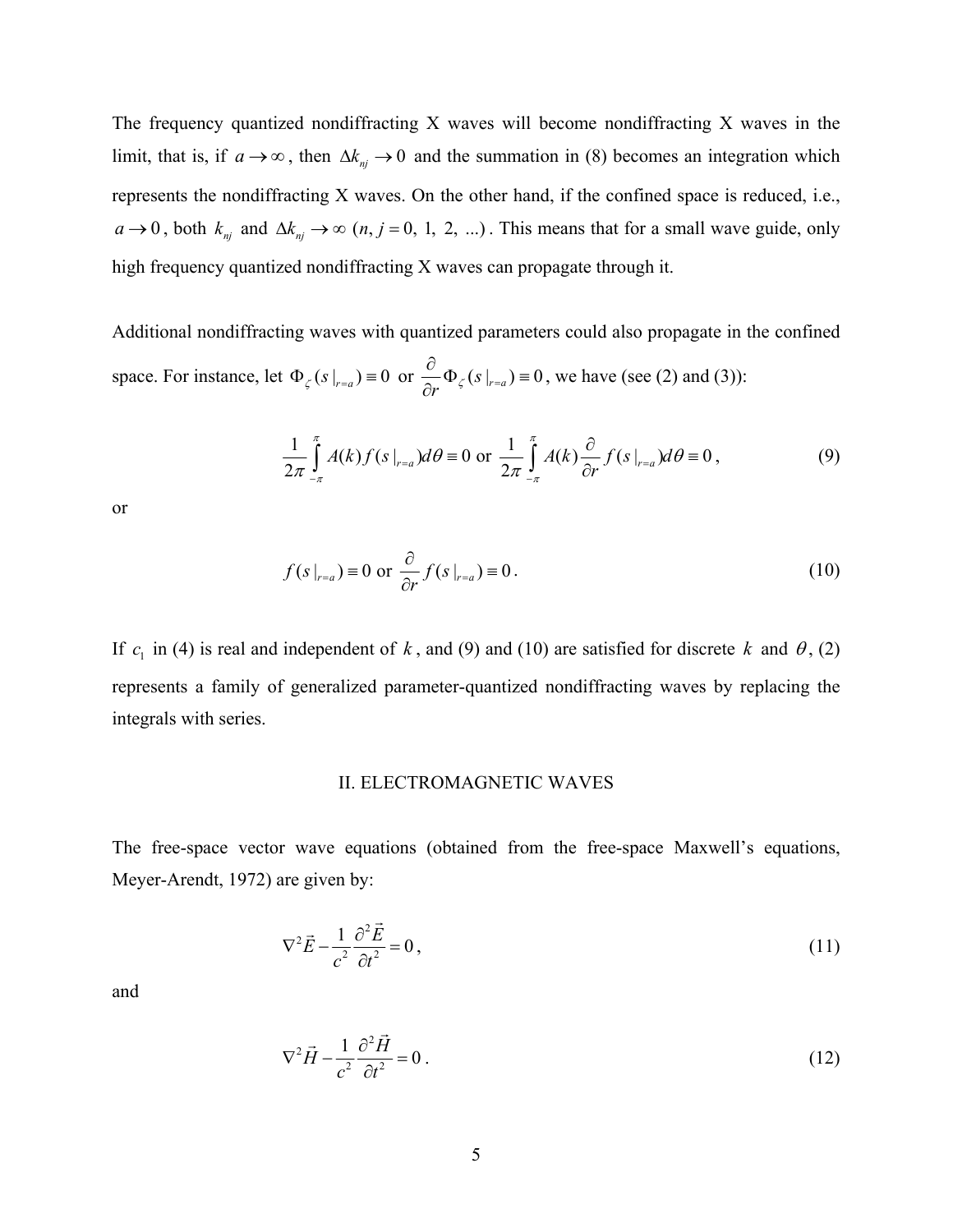where *E*  $\rightarrow$  and *H*  $\rightarrow$ are electric and magnetic field strength, respectively, and  $\nabla^2$  is a Laplace operator. An solution to (11) can be written as:

$$
\vec{E}(\vec{r},t) = \vec{E}(r,\phi)e^{\gamma z - i\omega t},\tag{13}
$$

where  $\vec{r} = (x, y, z)$  represents a point in the space,  $\omega$  is angular frequency,  $\gamma = i\beta$  is a propagation constant,  $\beta = \sqrt{k^2 - k_c^2} > 0$  (for propagation waves),  $k = \omega/c$  is a wave number, c is the speed of light, and  $\vec{E}(r, \phi)$  is a solution of the transverse vector Helmholtz equation:

$$
\nabla_{\perp}\vec{E}(r,\phi) + k_c^2 \vec{E}(r,\phi) = 0, \qquad (14)
$$

 $r, \phi, z$ , and  $t$ . where  $\nabla$ <sub>⊥</sub> is the transverse Laplace operator and  $k_c$  is a parameter which is independent of

For transverse magnetic (TM) waves, from (14) we have:

$$
\nabla_{\perp} E_z(r,\phi) + k_c^2 E_z(r,\phi) = 0 , \qquad (15)
$$

where  $E_z(r, \phi)$  is the *z* component of the vector  $\vec{E}(r, \phi)$ .

If we let  $k_c = k \sin \zeta$ , where  $0 < \zeta < \pi/2$  is a constant, we obtain solutions of (15) of order n;

$$
E_{z_n}(r,\phi) = e^{in\phi} B(k)e^{-ka_0} J_n(kr\sin\zeta), \ (n=0, 1, 2, ...).
$$
 (16)

Nth-order nondiffracting X wave solution can be constructed from Eq. (16) by including the exponential term of (13) and integrating over *k* from 0 to  $\infty$ :

$$
E_{z_{nX}}(\vec{r},t) = e^{in\phi} \int_{0}^{\infty} B(k) J_{n}(kr \sin \zeta) e^{-k[a_{0}-i\cos \zeta(z-c_{1}t)]} dk, (n = 0, 1, 2, ...), (17)
$$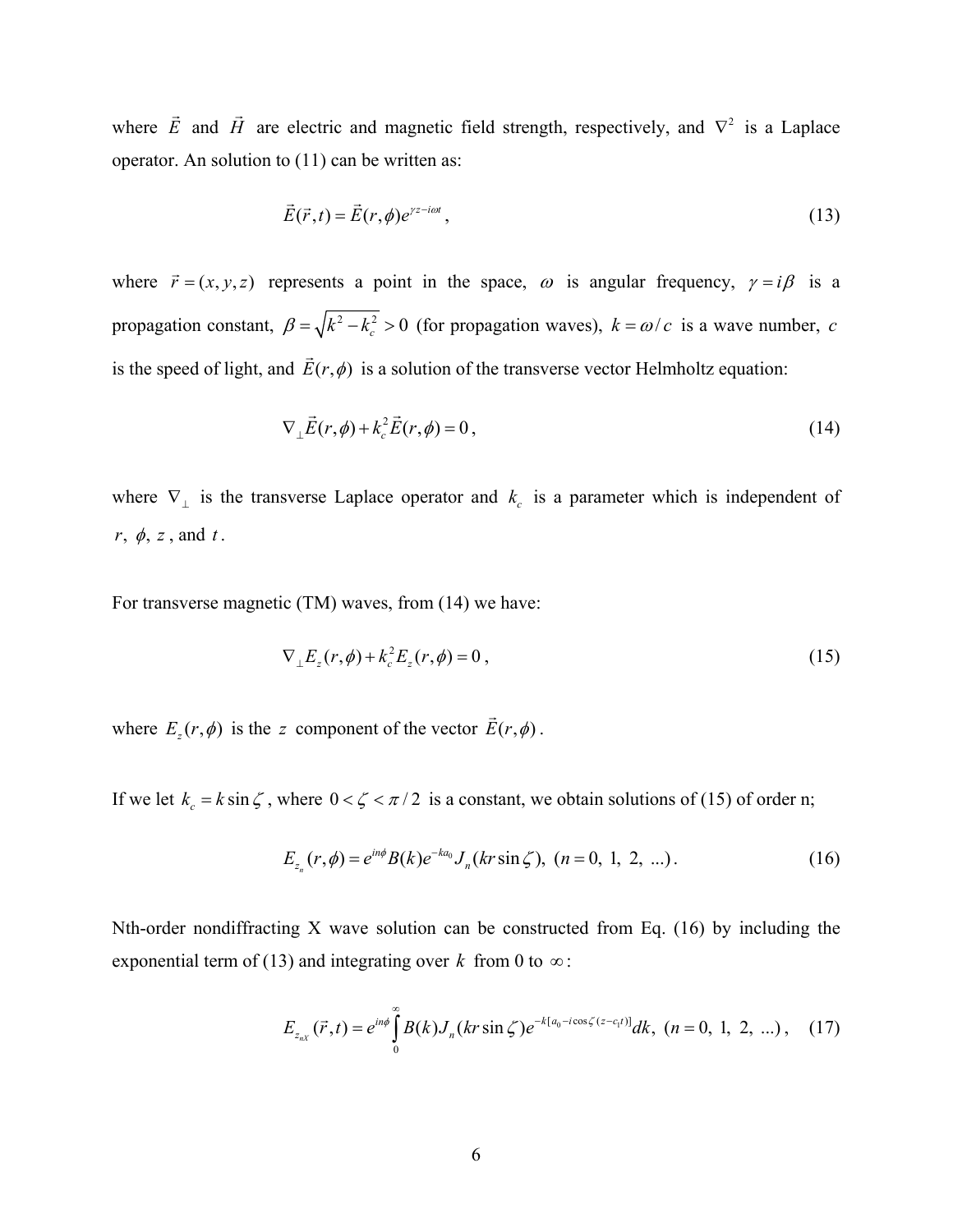where "X" means "X wave".

Because (17) is the same as (5), the frequency quantization procedures for (5) can also be applied to (17). Suppose that the electromagnetic X waves are traveled in vacuum in a totally conductive cylindrical wave guide with a radius of *a* (i.e.,  $E_{z_{r}}(\vec{r},t) = 0$  at  $r = a$ ), we have:

$$
E_{z_{n}(\vec{r},t)} = e^{in\phi} \sum_{j=0}^{\infty} \Delta k_{nj} B(k_{nj}) J_n(k_{nj} r \sin \zeta) e^{-k_{nj}[a_0 - i \cos \zeta (z - c_1 t)]}, \ r \le a,
$$
\n
$$
(n = 0, 1, 2, ...)
$$
\n(18)

where  $k_{nj}$   $(n, j = 0, 1, 2, ...)$  are given by (6), and  $\mu_{nj}$   $(n, j = 0, 1, 2, ...)$  in (6) are roots of  $J_n(x)=0$  ( $n = 0, 1, 2, ...$ ). Other components of *E*  $\rightarrow$  and the magnetic field strength, *H*  $\rightarrow$ , can be derived from  $E_z(\vec{r}, t)$  using the free-space Maxwell's equations. They have the same speed,  $c_1$ , as  $E_z$ . For transverse electric (TE) waves, results would be similar.

### III. DE BROGLIE'S WAVES

The general nonrelativistic, time-dependent, and three-dimensional Schrodinger wave equation is given by (Sandin, 1989):

$$
-\frac{\hbar^2}{2m}\nabla^2\Phi + V\Phi = i\hbar\frac{\partial\Phi}{\partial t},\qquad(19)
$$

where  $\hbar = h/2\pi$  *h* is the Plank constant, *m* is mass of particle,  $\Phi$  is wave function of the de Broglie's waves and *V* is a potential energy function of the system. For free-particles,  $V = 0$ , we obtain:

$$
-\frac{\hbar^2}{2m}\nabla^2\Phi = i\hbar\frac{\partial\Phi}{\partial t}.
$$
\n(20)

It is easy to prove that if  $f(s) = e^s$ , (2) is an exact solution of (20), where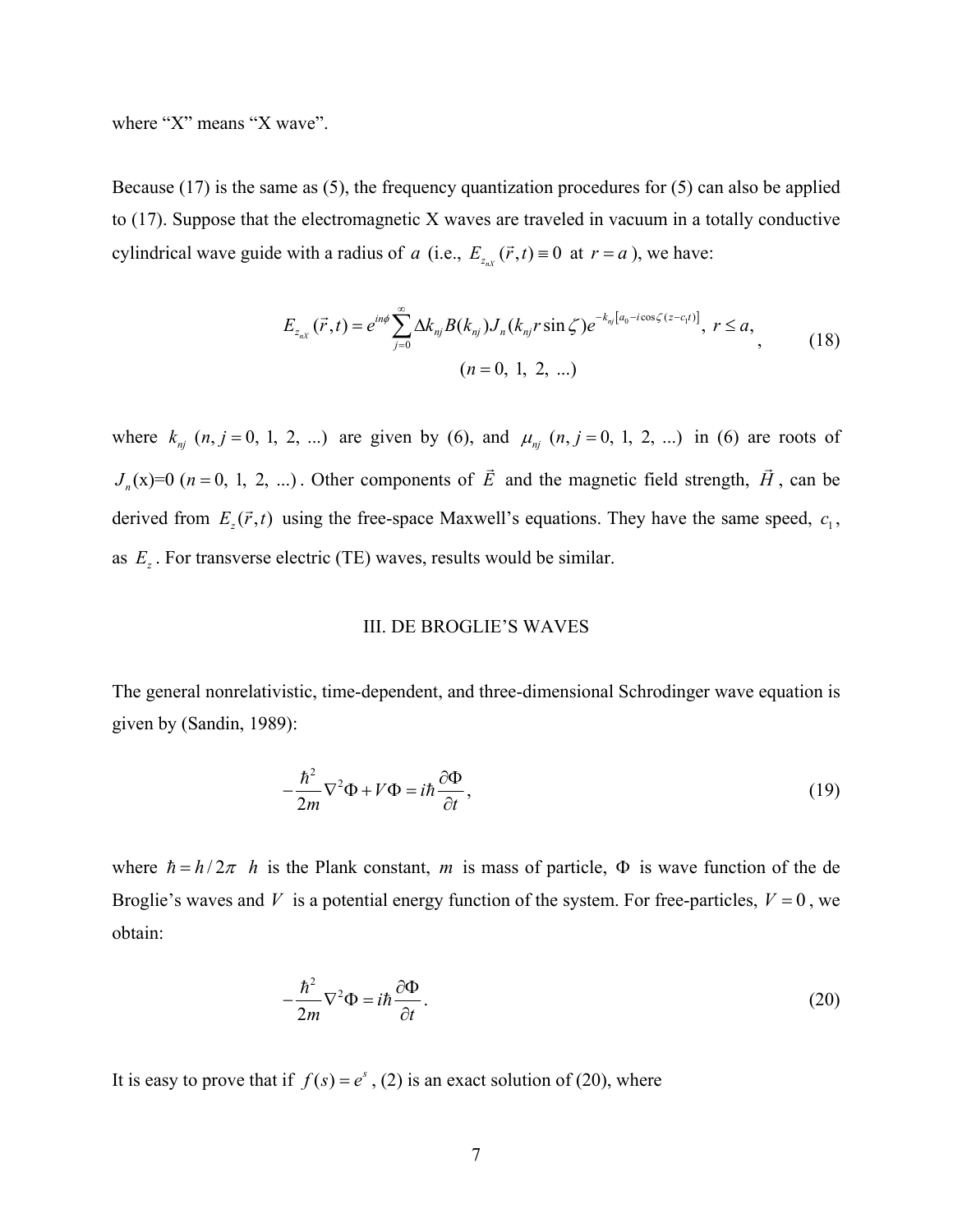$$
c_1(k,\zeta) = \frac{\hbar \left[ a_0^2(k,\zeta) + b^2(k,\zeta) \right]}{i2mb(k,\zeta)}.
$$
 (21)

Let  $\alpha_0 (k, \zeta) = -ik \sin \zeta$  and  $b(k, \zeta) = ik \cos \zeta$ , where we assume that  $k = 2\pi / \lambda$  is wave number and  $\lambda$  is the wavelength of the de Broglie's waves, from (21), we obtain:

$$
c_1(k,\zeta) = \frac{\hbar k}{2m\cos\zeta}.
$$
 (22)

Because  $\hbar k = p$ , where  $p = mv$  is momentum, and where *v* is the speed of particle, (22) becomes

$$
c_1(k,\zeta) = \frac{v(k)}{2\cos\zeta}.
$$
\n(23)

Let  $T(k) = B(k)e^{-a_0 k}$  and  $A(\theta) = i^n e^{in\theta}$ , and use (23), from (2), we obtain an nth-order nondiffracting X wave solution to (20)

$$
\Phi_{X_n}^s = e^{in\phi} \int_0^\infty B(k) J_n(kr \sin \zeta) e^{-k[a_0 - i \cos \zeta (z - c_1 t)]} dk
$$
\n
$$
(n = 0, 1, 2, ...)
$$
\n(24)

(24) is the same as (5) except that the expression for  $c_1$  is different. This means that  $\Phi_{X_n}^s$  could be a new wave function of a free particle in the free space.

With a finite transverse spatial extension (such as a free particle passing through a hole of finite aperture), the wave function  $\Phi_{X_n}^s$  in (24) would change (spread or diffract) after certain distance behind the hole. However, if the nondiffracting X waves in (24) is quantized in temporal frequency under the boundary conditions discussed in the previous sections (such as particles pass through a pipe), the frequency quantized nondiffracting X wave functions of the particles would propagate in the confined space without modifying their complex waveforms: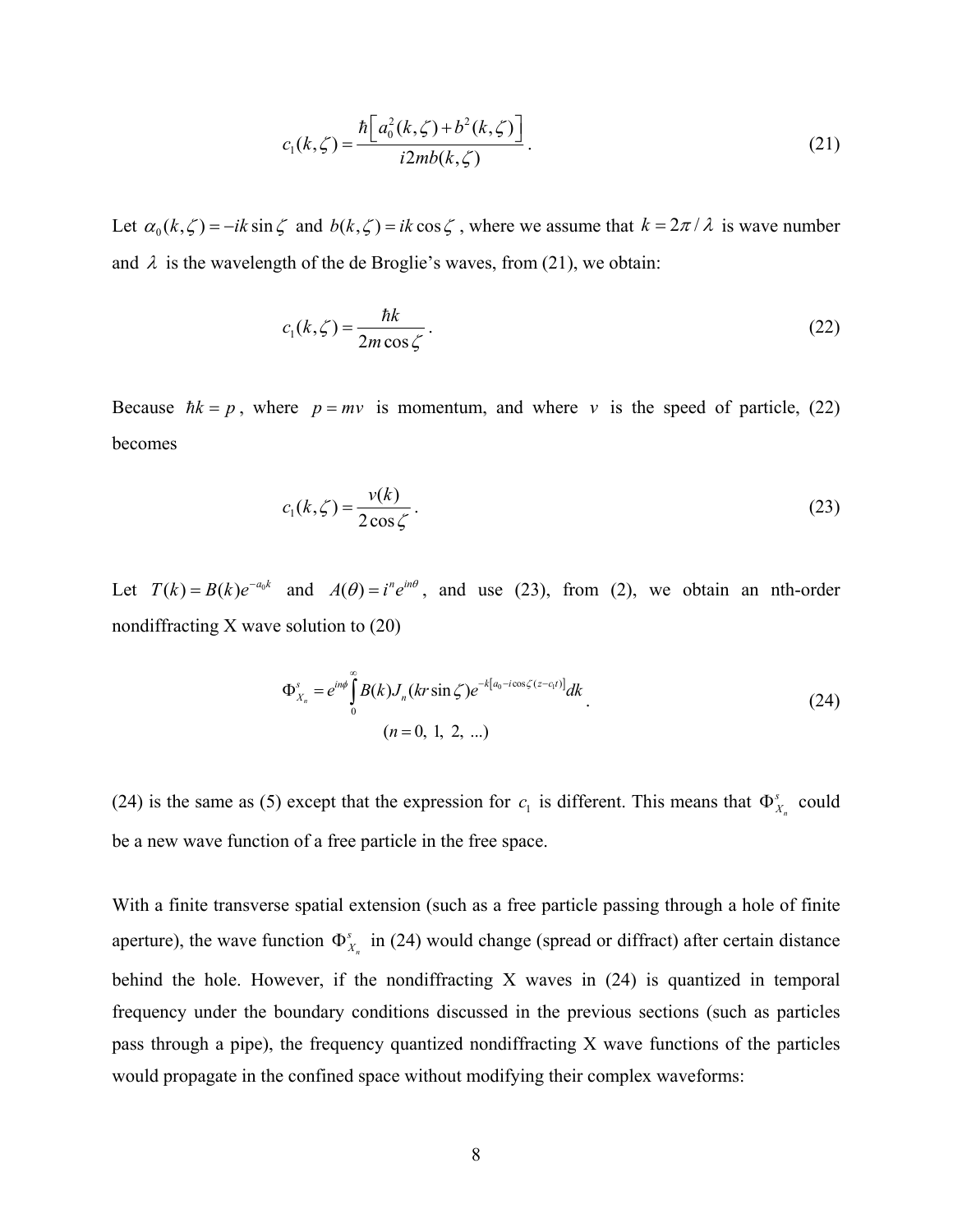$$
\Phi_{X_n}^s(\vec{r},t) = e^{in\phi} \sum_{j=0}^{\infty} \Delta k_{nj} B(k_{nj}) J_n(k_{nj} r \sin \zeta) e^{-k_{nj}[a_0 - i \cos \zeta (z - c_1 t)]}, \ r \le a,
$$
\n
$$
(n = 0, 1, 2, ...)
$$
\n(25)

Because the wavenumber,  $k$ , in (25) is quantized, the momentum,  $p = \hbar k$ ; and the energy of the particles are quantized in the confined space. The probability of finding a particle in the confined space would be proportional to  $\Phi_{X_n}^s(\vec{r},t)[\Phi_{X_n}^s(\vec{r},t)]^*$  $\Phi_{X_n}^s(\vec{r},t)[\Phi_{X_n}^s(\vec{r},t)]^*$ , where "\*" represents complex conjugate.

#### IV. DISCUSSION

### *a. Possible Relationship between Waves and Particles*

Because of the fact that the frequency quantized nondiffracting X waves are localized and are also solutions of the nonrelativistic Shrodinger wave equation for free particles (the potential energy function of the system is zero), they might have some intrinsic relationship with particles. The free choice of the parameter,  $a_0 > 0$ , could increase the localization of the frequency quantized nondiffracting X waves.

### *b. Interaction between Light and Materials*

The light in free space behaves like a wave, but acts as particles (photons) when interacts with materials. The microscopic structures of the materials could be considered as some kind of optical wave guides within which the light waves are confined. From the above discussion of the nondiffracting X waves in a confined space, it is understood that only the light waves which have higher energy (or frequency) can penetrate the materials to cause the interaction.

# V. SUMMARY

The generalized nondiffracting waves discovered recently can propagate in a confined space with quantization of some parameters. This is of interest because they are localized and could be applied to acoustic, electromagnetic, and optical wave guides for energy transmission.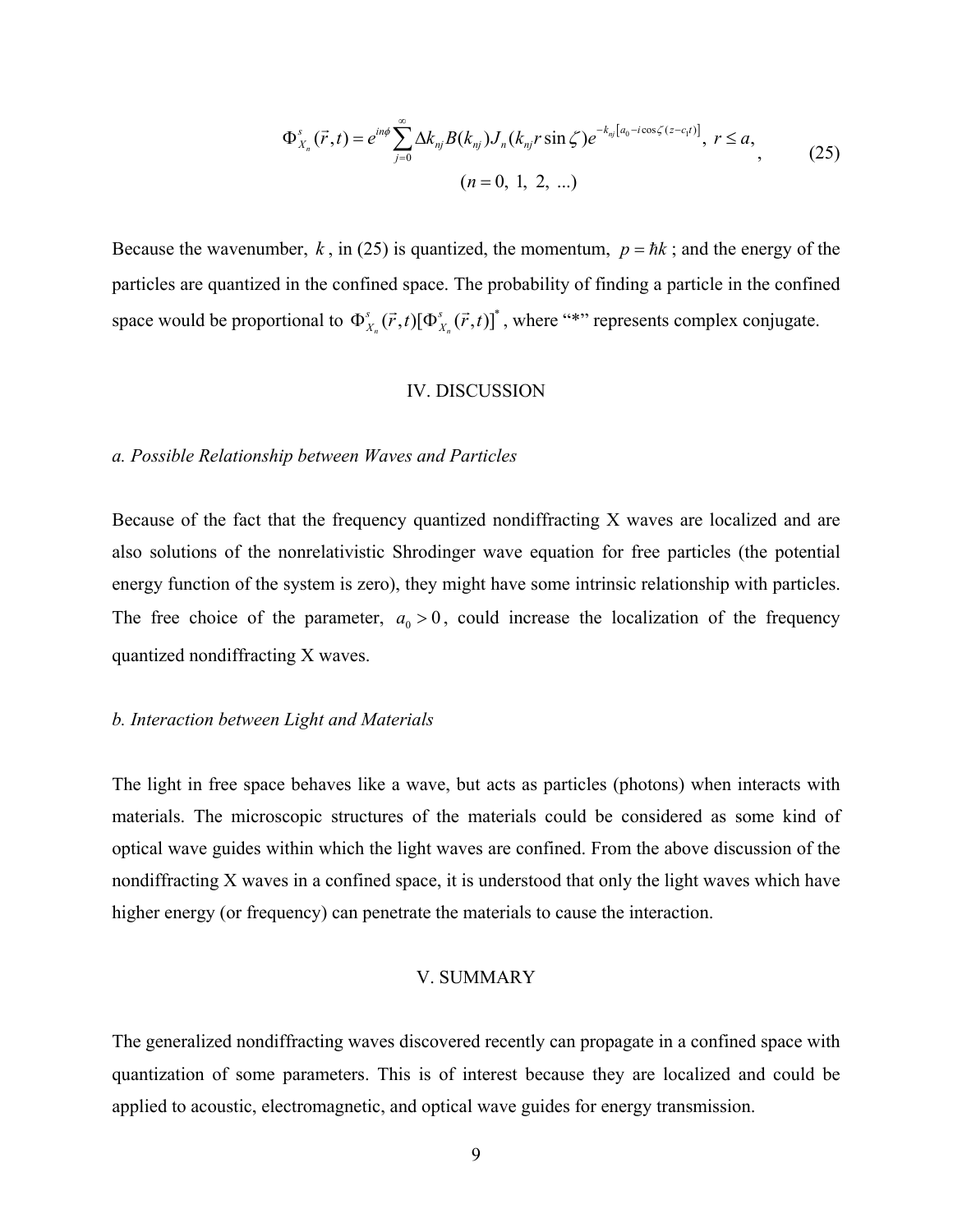#### **NOTE**

This paper was first written in July 25, 1991 by Dr. Jian-yu Lu who, at that time, was working at Mayo Clinic, Rochester, MN, USA. The paper was revised on March 7, 1992 after it was proof read by Dr. James F. Greenleaf. However, this paper has never been published. Upon the request by Dr. Erasmo Recami, this paper was sent to him on January 20, 2000. Later, he had acknowledged this paper in his 2001 Physical Review E paper (see the Acknowledgements Section below). To provide a reference, Dr. Jian-yu Lu is going to place this paper in arXiv unmodified from the version of March 7, 1992. Therefore, this paper represents the views and results (correct or incorrect) of Dr. Jian-yu Lu of that time.

### ACKNOWLEDGEMENTS

The author would like to thank Dr. James F. Greenleaf, Mayo Clinic, Rochester, MN, USA for proof reading the manuscript. The author would also like to thank Dr. Erasmo Recami, Facolta' di Ingegneria, Universita' statale di Bergamo, Dalmine (BG), Italy; INFN, for his interest and acknowledgement of this paper in their paper: Michel Zamboni-Rached, Erasmo Recami, and Flavio Fontana, "Superluminal localized solutions to Maxwell equations propagating along a normal-sized waveguide," Physical Review E, v. 64, 066603 (2001), p. 5. This work was supported in part by grants CA 43920 and CA 54212–01 from the National Institutes of Health.

### **REFERENCES**

Jian-yu Lu and J. F. Greenleaf, "Ultrasonic nondiffracting transducer for medical imaging," IEEE Transactions on Ultrasonics, Ferroelectrics, and Frequency Control, Vol. 37, No. 5, pp. 438–447, September, 1990a

Jian-yu Lu, and J. F. Greenleaf, "Evaluation of a nondiffracting transducer for tissue characterization," [IEEE 1990 Ultrasonics Symposium, Honululu, Hawaii, U.S.A., December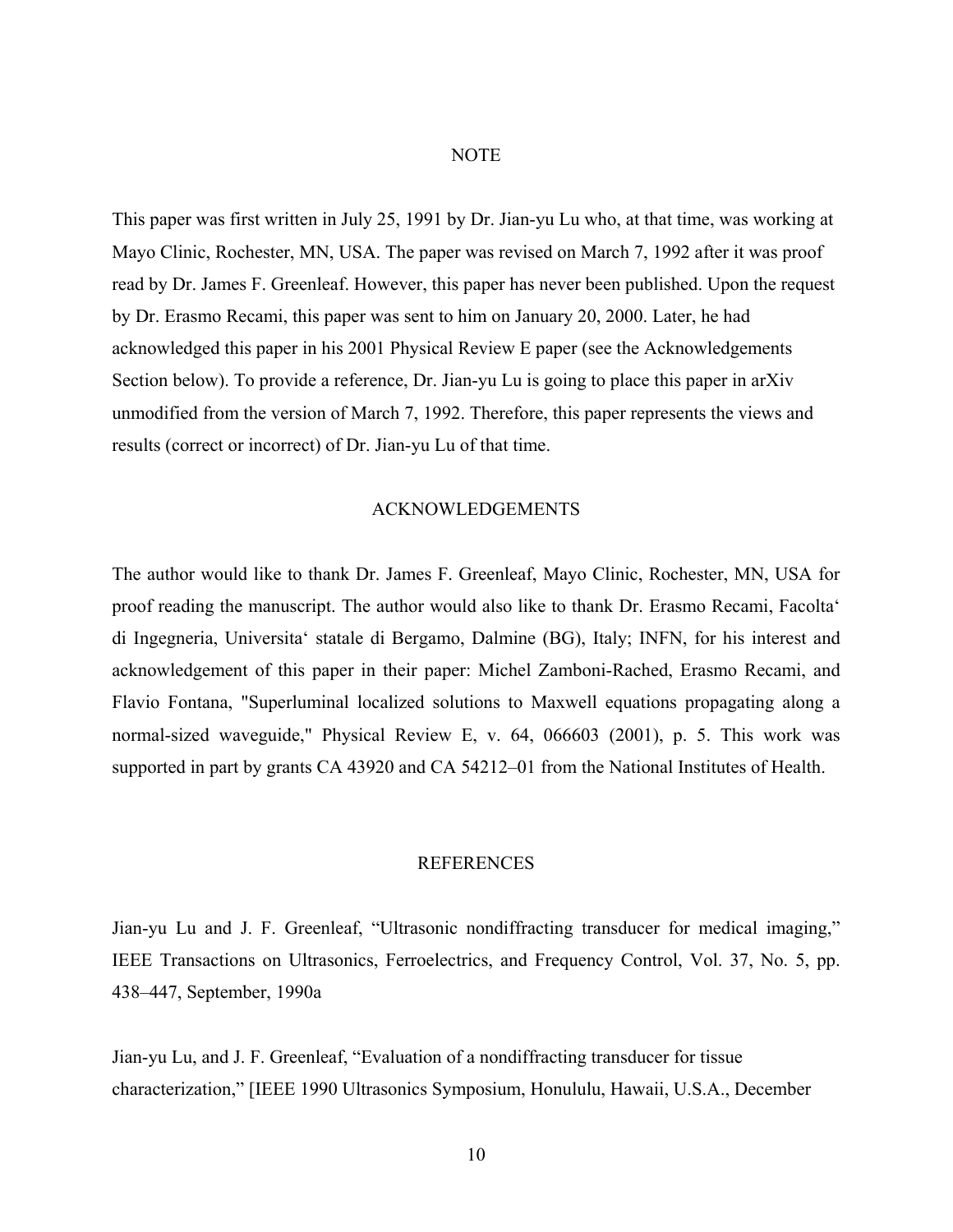4–7, 1990], IEEE 1990 Ultrasonics Symposium Proceedings, 90CH2938–9, Vol. 2, pp. 795–798, 1990b

Jian-yu Lu and J. F. Greenleaf, "Pulse-echo imaging using a nondiffracting beam transducer," Ultrasound in Medicine and Biology, Vol. 17, No. 3, pp. 265–281, May, 1991

Jian-yu Lu and J. F. Greenleaf, "Nondiffracting X waves—exact solutions to freespace scalar wave equation and their finite aperture realizations," IEEE Transactions on Ultrasonics, Ferroelectrics, and Frequency Control, Vol. 39, No. 1, pp. 19–31, January 1992a

Jian-yu Lu and J. F. Greenleaf, "Experimental verification of nondiffracting X waves," IEEE Transactions on Ultrasonics, Ferroelectrics, and Frequency Control, Vol. 39, No. 3, May 1992b (to be published)

J. R. Meyer-Arendt, INTRODUCTION TO CLASSICAL AND MODERN OPTICS. Englewood Cliffs, NJ, Prentice-Hall, Inc., 1972, ch. 6

T. R. Sandin, ESSENTIALS OF MODERN PHYSICS. New York: Addison-Wesley Publishing Company, 1989, p.146

A. M. Shaarawi, I. M. Besieris, and R. W. Ziolkowski, "Localized energy pulse trains launched from an open, semi-infinite, circular wave guide," Journal of Applied Physics, Vol. 65, No. 2, pp. 805–813, January 15, 1989

R. W. Ziolkowski, I. M. Besieris, and A. M. Shaarawi, "Localized wave representations of acoustic and electromagnetic radiation," Proceedings of the IEEE, Vol. 79, No. 10, pp. 1371–1377, October, 1991

### LEGENDS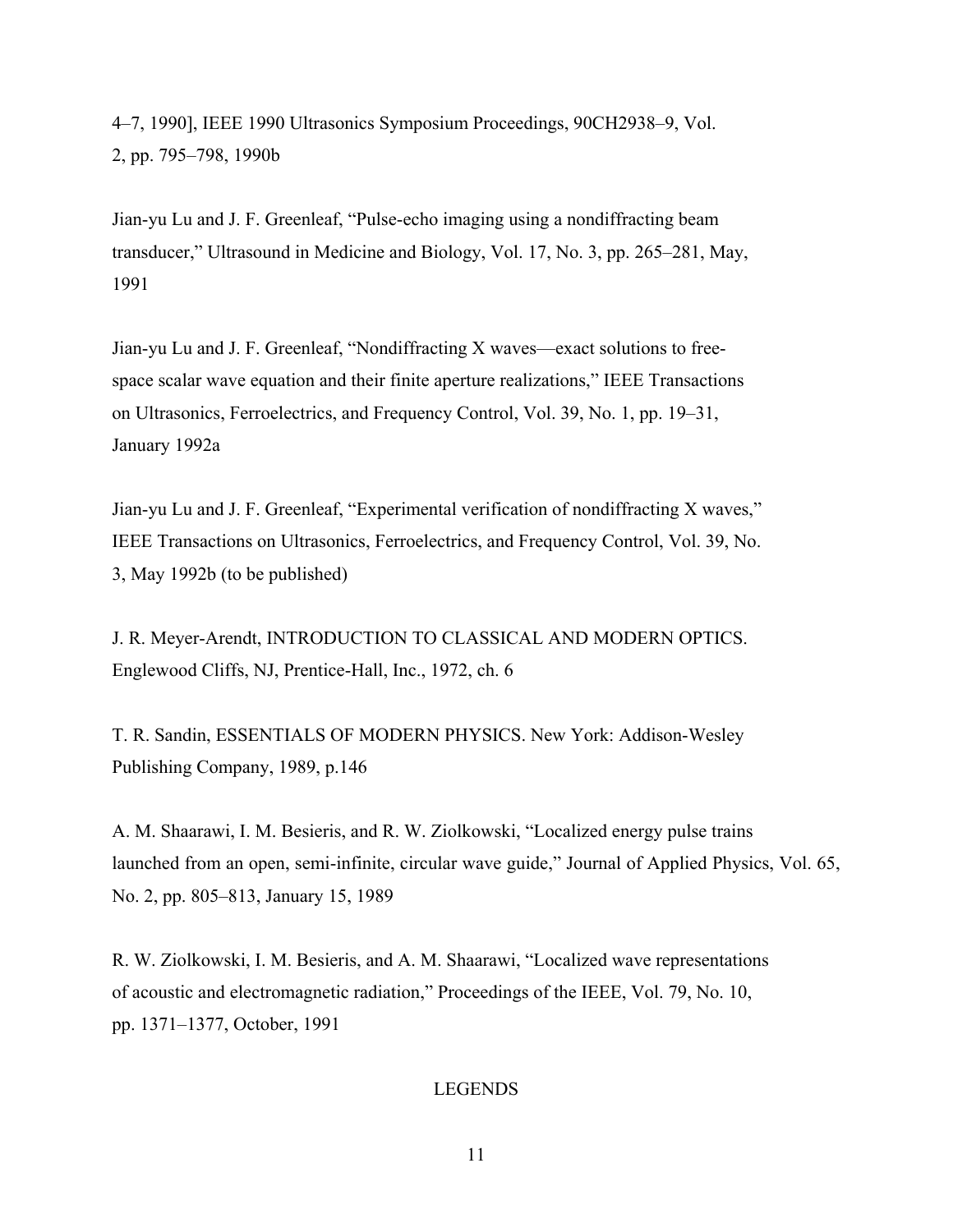Fig. 1. Envelope detected Zeroth-order X Wave in a 50 mm diameter rigid acoustic waveguide. The waves shown has an Axicon angle of  $4^{\circ}$  and  $a_0 = 0.05$  mm. (a) and (c) Band-limited version with a Blackman window function centered at 3.5MHz with about 81% of fractional -6dB bandwidth. (b) and (d) are a broadband version. The images in the top row are in a linear scale and those in the bottom row have a log scale to show the sidelobes.

**Fig. 2.** The same as those in Fig. 1 except that the images are zoomed horizontally around the center.

**Fig. 3.** Transverse ((1) and (3)) and axial sidelobe ((2) and (4)) plots of the images in Fig. 1. ((1) and (2)) and Fig. 2. ((3) and (4)), respectively. Solid and dotted lines are for band-limited and broadband cases.

### FIGURES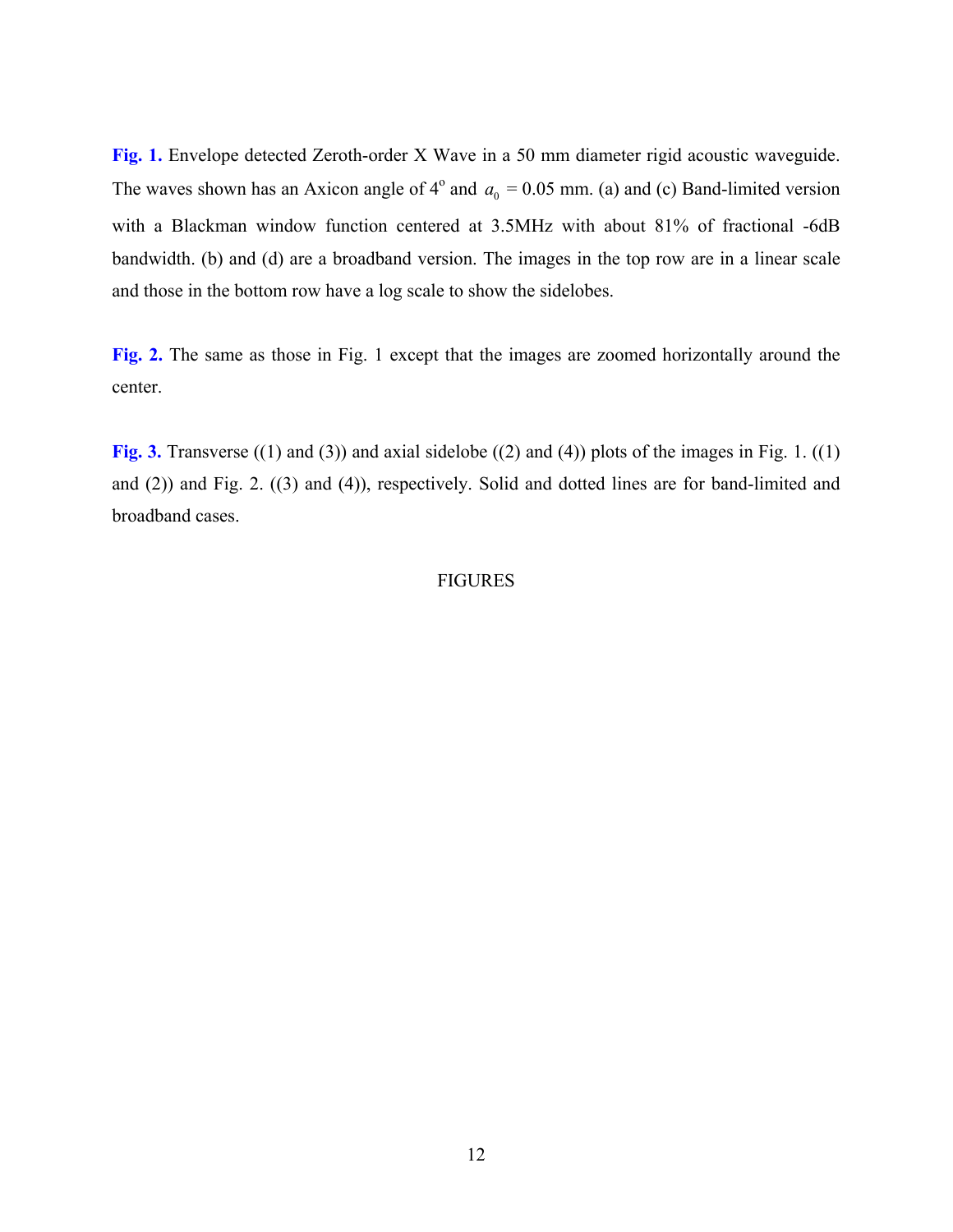

Fig. 1.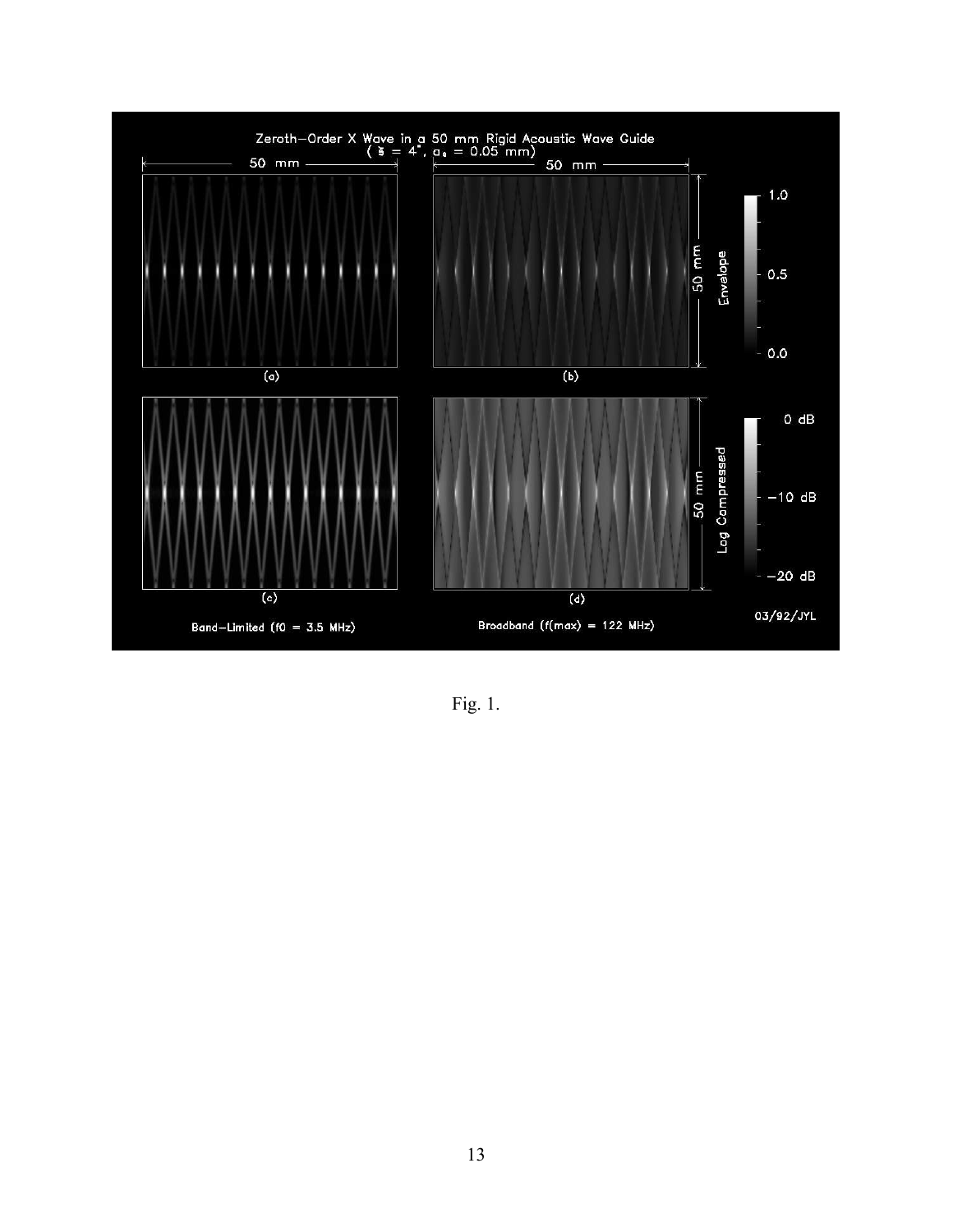

Fig. 2.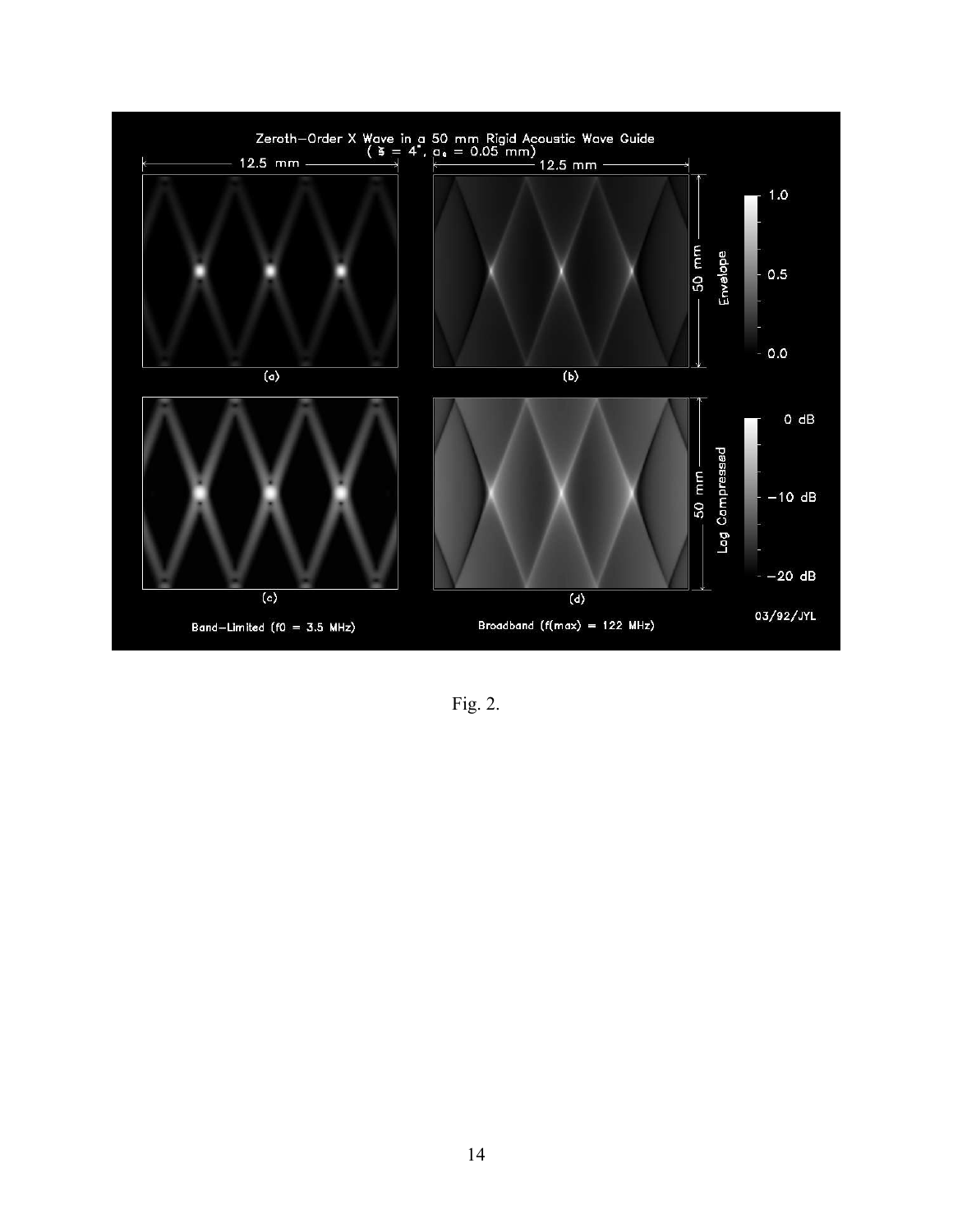# X WAVE IN A 50 MM WAVE GUID